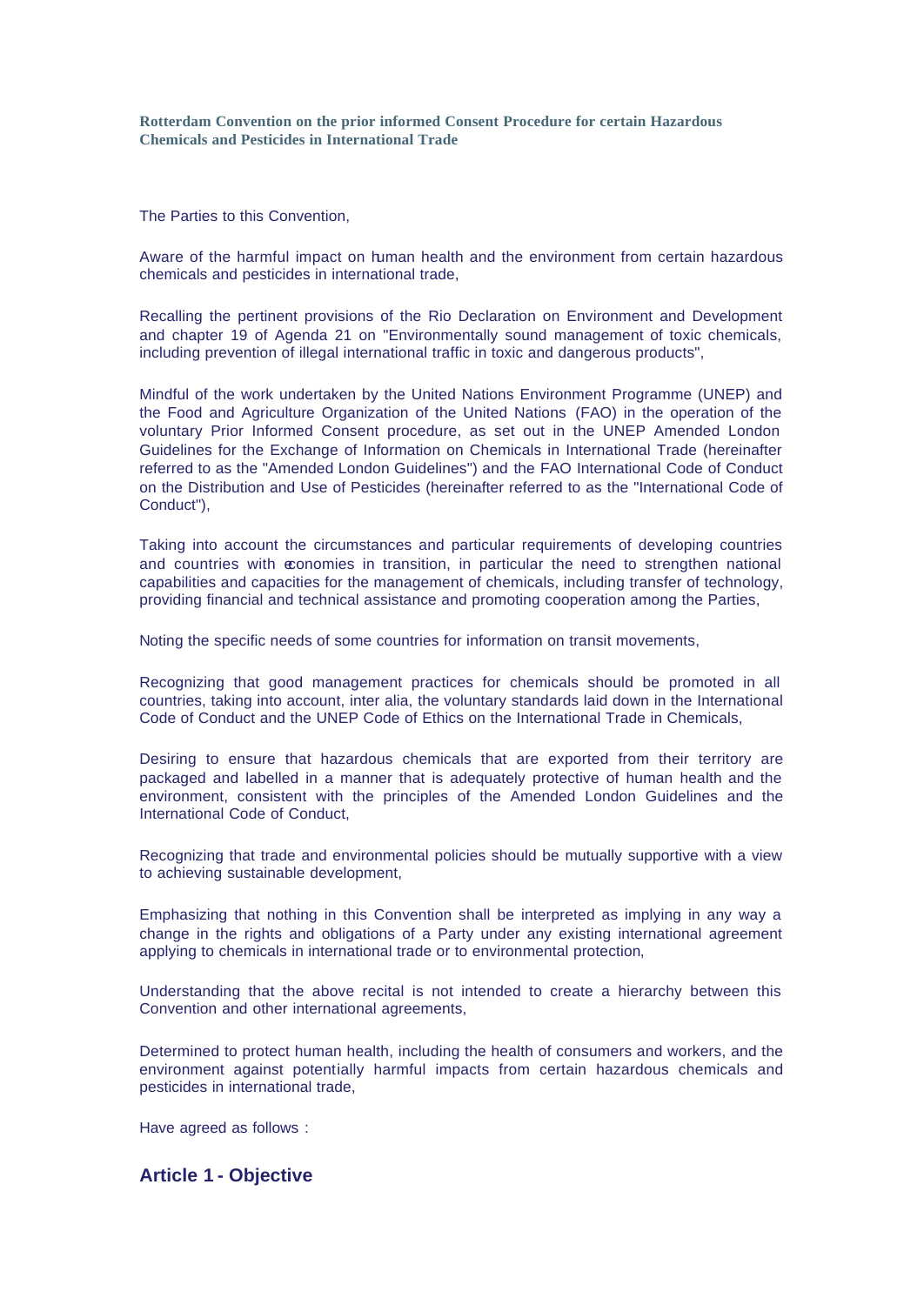The objective of this Convention is to promote shared responsibility and cooperative efforts among Parties in the international trade of certain hazardous chemicals in order to protect human health and the environment from potential harm and to contribute to their environmentally sound use, by facilitating information exchange about their characteristics, by providing for a national decision-making process on their import and export and by disseminating these decisions to Parties.

#### **Article 2 - Definitions**

#### For the purposes of this Convention

(a) "Chemical" means a substance whether by itself or in a mixture or preparation and whether manufactured or obtained from nature, but does not include any living organism. It consists of the following categories pesticide (including severely hazardous pesticide formulations) and industrial;

(b) "Banned chemical" means a chemical all uses of which within one or more categories have been prohibited by final regulatory action, in order to protect human health or the environment. It includes a chemical that has been refused approval for first-time use or has been withdrawn by industry either from the domestic market or from further consideration in the domestic approval process and where there is clear evidence that such action has been taken in order to protect human health or the environment;

(c) "Severely restricted chemical" means a chemical virtually all use of which within one or more categories has been prohibited by final regulatory action in order to protect human health or the environment, but for which certain specific uses remain allowed. It includes a chemical that has, for virtually all use, been refused for approval or been withdrawn by industry either from the domestic market or from further consideration in the domestic approval process, and where there is clear evidence that such action has been taken in order to protect human health or the environment;

(d) "Severely hazardous pesticide formulation" means a chemical formulated for pesticidal use that produces severe health or environmental effects observable within a short period of time after single or multiple exposure, under conditions of use;

(e) "Final regulatory action" means an action taken by a Party, that does not require subsequent regulatory action by that Party, the purpose of which is to ban or severely restrict a chemical;

(f) "Export" and "Import" mean, in their respective connotations, the movement of a chemical from one Party to another Party, but exclude mere transit operations;

(g) "Party" means a State or regional economic integration organization that has consented to be bound by this Convention and for which the Convention is in force;

(h) "Regional economic integration organization" means an organization constituted by sovereign states of a given region to which its member States have transferred competence in respect of matters governed by this convention and which has been duly authorized, in accordance with its internal procedures, to sign, ratify, accept, approve or accede to this Convention;

(i) "Chemical Review Committee" means the subsidiary body referred to in paragraph 6 of Article 18.

#### **Article 3 - Scope of the Convention**

- 1. This Convention applies to:
- (a) Banned or severely restricted chemicals; and
- (b) Severely hazardous pesticide formulations.
- 2. This Convention does not apply to:
- (a) Narcotic drugs and psychotropic substances;
- (b) Radioactive materials;
- (c) wastes;
- (d) Chemical weapons;
- (e) Pharmaceuticals, including human and veterinary drugs;
- (f) Chemicals used as food additives;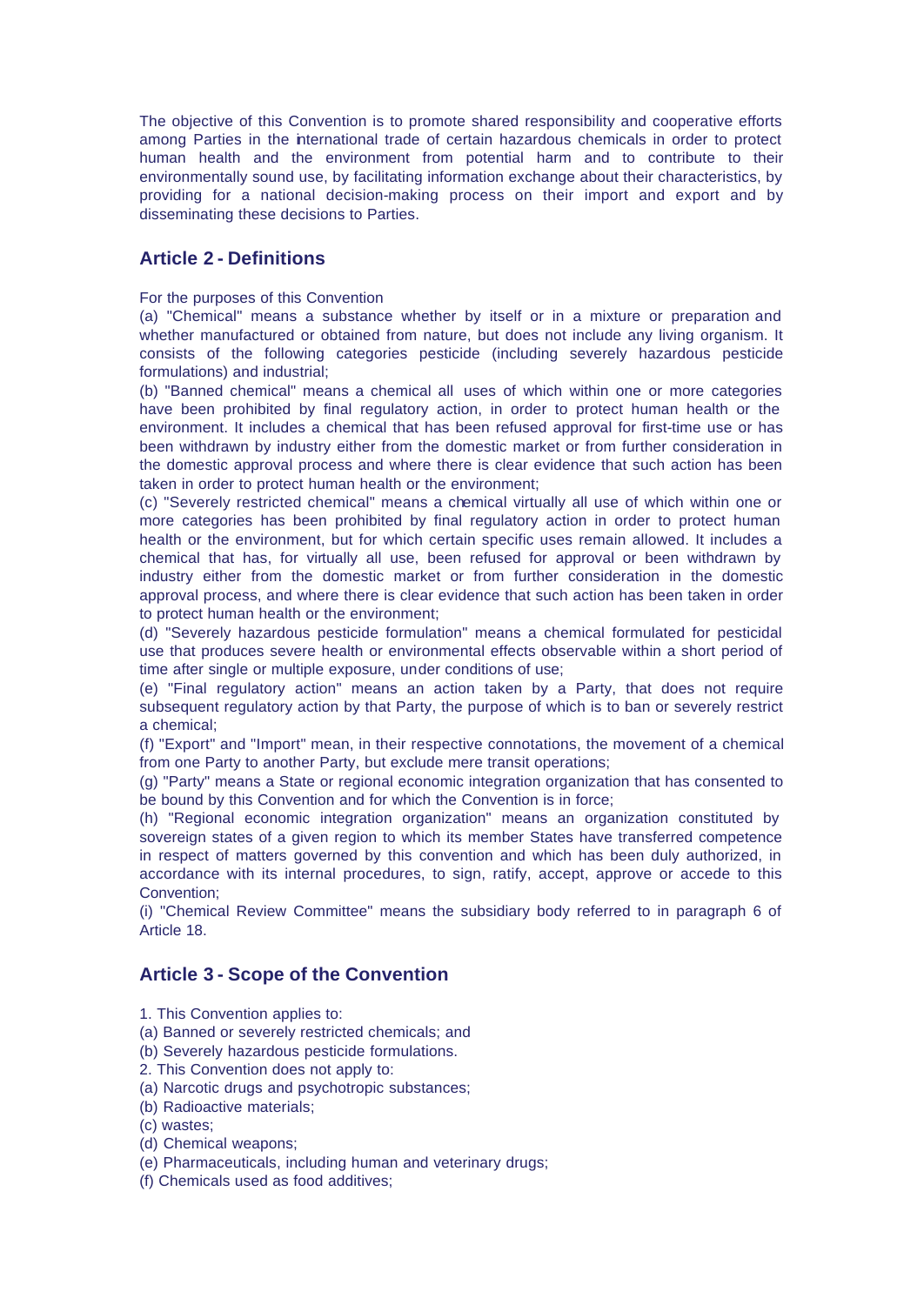(g) Food;

(h) Chemicals in quantities not likely to affect human health or the environment provided they are imported:

(i) For the purpose of research or analysis; or

(ii) By an individual for his or her own personal use in quantities reasonable for such use.

#### **Article 4 - Designated national authorities**

1. Each Party shall designate one or more national authorities that shall be authorized to act on its behalf in the performance of the administrative functions required by this Convention.

2. Each Party shall seek to ensure that such authority or authorities have sufficient resources to perform their tasks effectively.

3. Each Party shall, no later than the date of the entry into force of this Convention for it, notify the name and address of such authority or authorities to the Secretariat. It shall forthwith notify the Secretariat of any changes in the name and address of such authority or authorities. 4. The Secretariat shall forthwith inform the Parties of the notifications it receives under paragraph 3.

#### **Article 5 - Procedures for banned or severely restricted chemicals**

1. Each Party that has adopted a final regulatory action shall notify the Secretariat in writing of such action. Such notification shall be made as soon as possible, and in any event no later than ninety days after the date on which the final regulatory action has taken effect, and shall contain the information required by Annex I, where available.

2. Each Party shall, at the date of entry into force of this Convention for it, notify the Secretariat in writing of its final regulatory actions in effect at that time, except that each Party that has submitted notifications of final regulatory actions under the Amended London Guidelines or the International Code of Conduct need not resubmit those notifications.

3. The Secretariat shall, as soon as possible, and in any event no later than six months after receipt of a notification under paragraphs 1 and 2, verify whether the notification contains the information required by Annex I. If the notification contains the information required, the Secretariat shall forthwith forward to all Parties a summary of the information received. If the notification does not contain the information required, it shall inform the notifying Party accordingly.

4. The Secretariat shall every six months communicate to the Parties a synopsis of the information received pursuant to paragraphs 1 and 2, including information regarding those notifications which do not contain all the information required by Annex I.

5. When the Secretariat has received at least one notification from each of two Prior Informed Consent regions regarding a particular chemical that it has verified meet the requirements of Annex I, it shall forward them to the Chemical Review Committee. The composition of the Prior Informed Consent regions shall be defined in a decision to be adopted by consensus at the first meeting of the Conference of the Parties.

6. The Chemical Review Committee shall review the information provided in such notifications and, in accordance with the criteria set out in Annex II, recommend to the Conference of the Parties whether the chemical in question should be made subject to the Prior Informed Consent procedure and, accordingly, be listed in Annex III.

#### **Article 6 - Procedures for severely hazardous pesticide formulations**

1. Any Party that is a developing country or a country with an economy in transition and that is experiencing problems caused by a severely hazardous pesticide formulation under conditions of use in its territory, may propose to the Secretariat the listing of the severely hazardous pesticide formulation in Annex III. In developing a proposal, the Party may draw upon technical expertise from any relevant source. The proposal shall contain the information required by part 1 of Annex IV.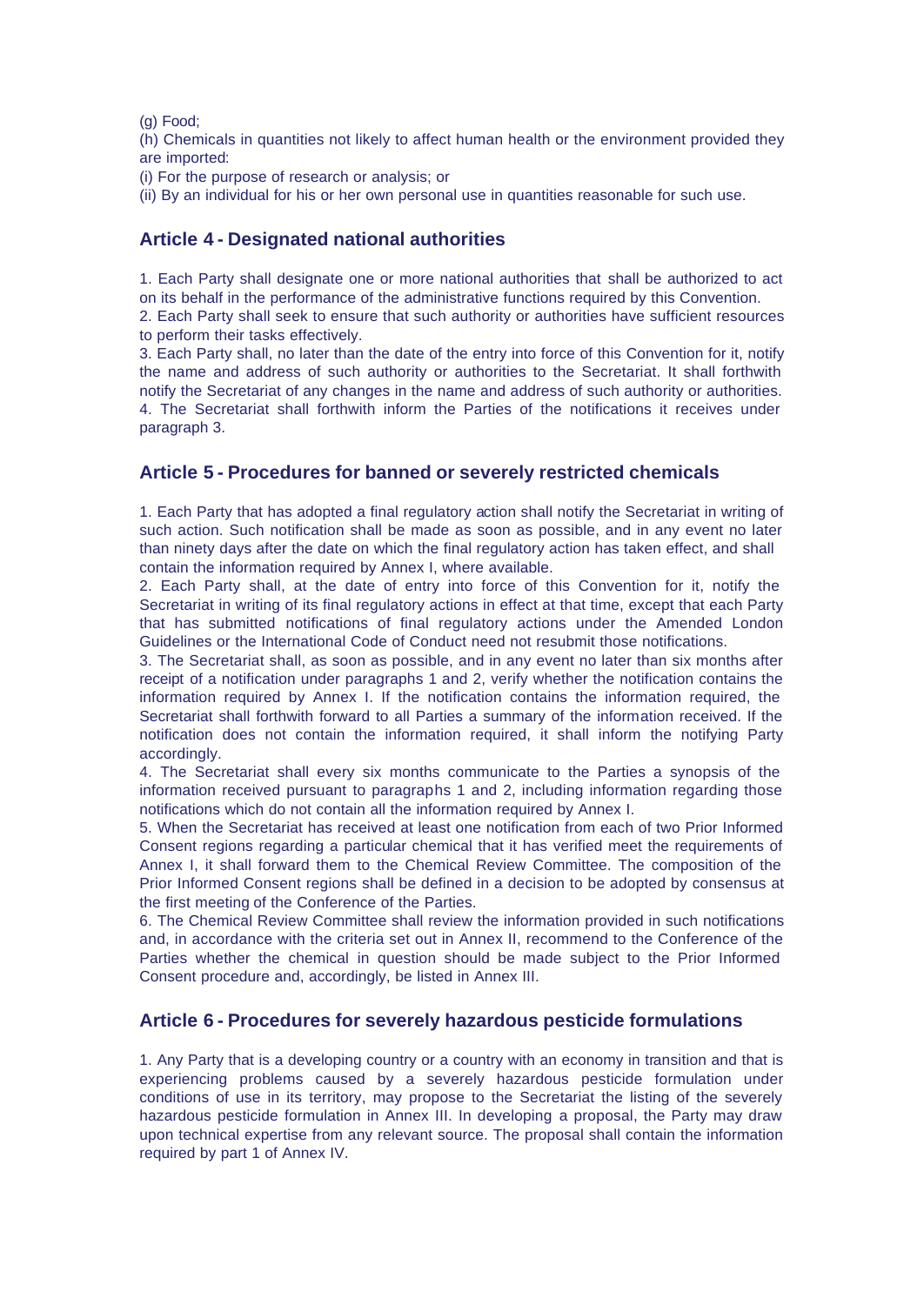2. The Secretariat shall, as soon as possible, and in any event no later than six months after receipt of a proposal under paragraph 1, verify whether the proposal contains the information required by part 1 of Annex IV. If the proposal contains the information required, the Secretariat shall forthwith forward to all Parties a summary of the information received. If the proposal does not contain the information required, it shall inform the proposing Party accordingly.

3. The Secretariat shall collect the additional information set out in part 2 of Annex IV regarding the proposal forwarded under paragraph 2.

4. When the requirements of paragraphs 2 and 3 above have been fulfilled with regard to a particular severely hazardous pesticide formulation, the Secretariat shall forward the proposal and the related information to the Chemical Review Committee.

5. The Chemical Review Committee shall review the information provided in the proposal and the additional information collected and, in accordance with the criteria set out in part 3 of Annex IV, recommend to the Conference of the Parties whether the severely hazardous pesticide formulation in question should be made subject to the Prior Informed Consent procedure and, accordingly, be listed in Annex III.

#### **Article 7 - Listing of chemicals in Annex III**

1. For each chemical that the Chemical Review Committee has decided to recommend for listing in Annex III, it shall prepare a draft decision guidance document. The decision guidance document should, at a minimum, be based on the information specified in Annex I, or, as the case may be, Annex IV, and include information on uses of the chemical in a category other than the category for which the final regulatory action applies.

2. The recommendation referred to in paragraph 1 together with the draft decision guidance document shall be forwarded to the Conference of the Parties. The Conference of the Parties shall decide whether the chemical should be made subject to the Prior Informed Consent procedure and, accordingly, list the chemical in Annex III and approve the draft decision guidance document.

3. When a decision to list a chemical in Annex III has been taken and the related decision guidance document has been approved by the Conference of the Parties, the Secretariat shall forthwith communicate this information to all Parties.

#### **Article 8 - Chemicals in the voluntary Prior Informed Consent procedure**

For any chemical, other than a chemical listed in Annex III, that has been included in the voluntary Prior Informed Consent procedure before the date of the first meeting of the Conference of the Parties, the Conference of the Parties shall decide at that meeting to list the chemical in Annex III, provided that it is satisfied that all the requirements for listing in that Annex have been fulfilled.

#### **Article 9 - Removal of chemicals from Annex III**

1. If a Party submits to the Secretariat information that was not available at the time of the decision to list a chemical in Annex III and that information indicates that its listing may no longer be justified in accordance with the relevant criteria in Annex II or, as the case may be, Annex IV, the Secretariat shall forward the information to the Chemical Review Committee.

2. The Chemical Review Committee shall review the information it receives under paragraph 1. For each chemical that the Chemical Review Committee decides, in accordance with the relevant criteria in Annex II or, as the case may be, Annex IV, to recommend for removal from Annex III, it shall prepare a revised draft decision guidance document.

3. A recommendation referred to in paragraph 2 shall be forwarded to the Conference of the Parties and be accompanied by a revised draft decision guidance document The Conference of the Parties shall decide whether the chemical should be removed from Annex III and whether to approve the revised draft decision guidance document.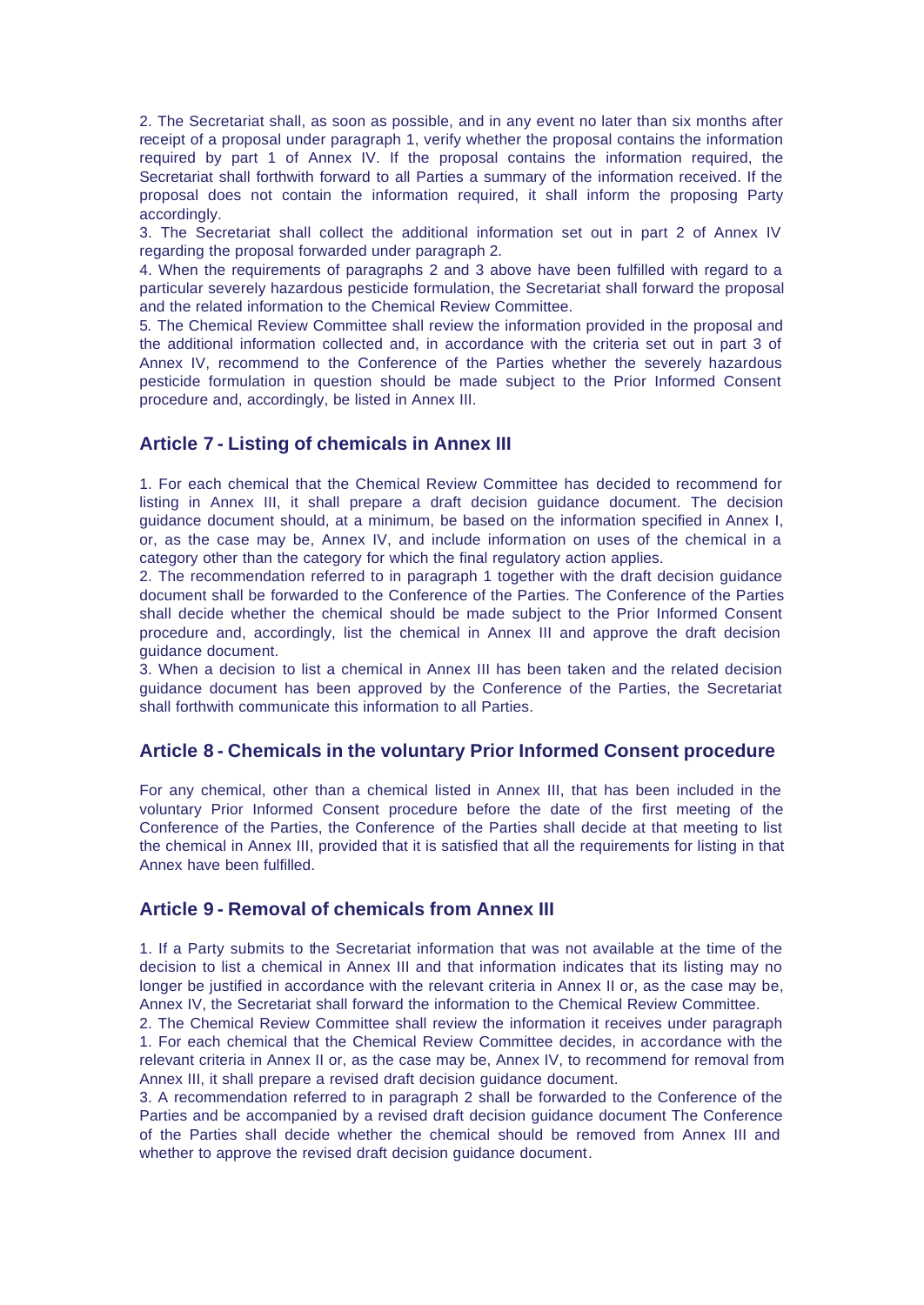4. When a decision to remove a chemical from Annex III has been taken and the revised decision guidance document has been approved by the Conference of the Parties, the Secretariat shall forthwith communicate this information to all Parties.

### **Article 10 - Obligations in relation to imports of chemicals listed in Annex III**

1. Each Party shall implement appropriate legislative or administrative measures to ensure timely decisions with respect to the import of chemicals listed in Annex III.

2. Each Party shall transmit to the Secretariat, as soon as possible, and in any event no later than nine months after the date of dispatch of the decision guidance document referred to in paragraph 3 of Article 7, a response concerning the future import of the chemical concerned. If a Party modifies this response, it shall forthwith submit the revised response to the Secretariat.

3. The Secretariat shall, at the expiration of the time period in paragraph 2, forthwith address to a Party that has not provided such a response, a written request to do so. Should the Party be unable to provide a response, the Secretariat shall, where appropriate, help it to provide a response within the time period specified in the last sentence of paragraph 2 of Article 11.

4. A response under paragraph 2 shall consist of either:

(a) A final decision, pursuant to legislative or administrative measures:

(i) To consent to import;

(ii) Not to consent to import; or

(iii) To consent to import only subject to specified conditions; or

(b) An interim response, which may include:

(i) An interim decision consenting to import with or without specified conditions, or not consenting to import during the interim period;

(ii) A statement that a final decision is under active consideration;

(iii) A request to the Secretariat, or to the Party that notified the final regulatory action, for further information;

(iv) A request to the Secretariat for assistance in evaluating the chemical.

5. A response under subparagraphs (a) or (b) of paragraph 4 shall relate to the category or categories specified for the chemical in Annex III.

6. A final decision should be accompanied by a description of any legislative or administrative measures upon which it is based.

7. Each Party shall, no later than the date of entry into forc e of this Convention for it, transmit to the Secretariat responses with respect to each chemical listed in Annex III. A Party that has provided such responses under the Amended London Guidelines or the International Code of Conduct need not resubmit those responses.

8. Each Party shall make its responses under this Article available to those concerned within its jurisdiction, in accordance with its legislative or administrative measures.

9. A Party that, pursuant to paragraphs 2 and 4 above and paragraph 2 of Article 11, takes a decision not to consent to import of a chemical or to consent to its import only under specified conditions shall, if it has not already done so, simultaneously prohibit or make subject to the same conditions:

(a) Import of the chemical from any source; and

(b) Domestic production of the chemical for domestic use.

10. Every six months the Secretariat shall inform all Parties of the responses it has received. Such information shall include a description of the legislative or administrative measures on which the decisions have been based, where available. The Secretariat shall, in addition, inform the Parties of any cases of failure to transmit a response.

## **Article 11 - Obligations in relation to exports of chemicals listed in Annex III**

1. Each exporting Party shall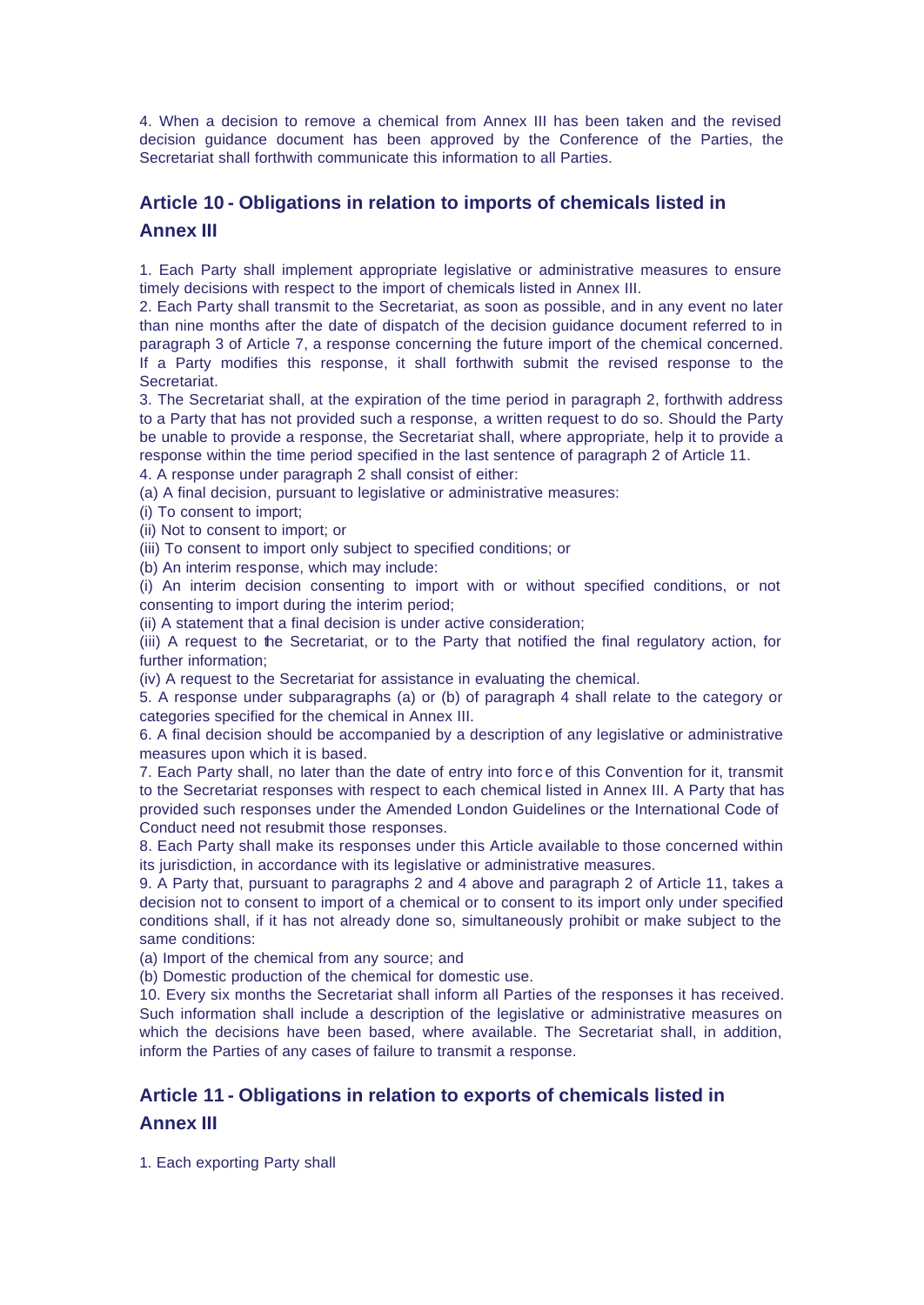(a) Implement appropriate legislative or administrative measures to communicate the responses forwarded by the Secretariat in accordance with paragraph 10 of Article 10 to those concerned within its jurisdiction;

(b) Take appropriate, legislative or administrative measures to ensure that exporters within its jurisdiction comply with decisions in each response no later than six months after the date on which the Secretariat first informs the Parties of such response in accordance with paragraph 10 of Article 10;

(c) Advise and assist importing Parties, upon request and as appropriate:

(i) To obtain further information to help them to take action in accordance with paragraph 4 of Article 10 and paragraph 2 (c) below; and

(ii) To strengthen their capacities and capabilities to manage chemicals safely during their lifecycle.

2. Each Party shall ensure that a chemical listed in Annex III is not exported from its territory to any importing Party that, in exceptional circumstances, has failed to transmit a response or has transmitted an interim response that does not contain an interim decision, unless:

(a) It is a chemical that, at the time of import, is registered as a chemical in the importing Party; or

(b) It is a chemical for which evidence exists that it has previously been used in, or imported into, the importing Party and in relation to which no regulatory action to prohibit its use has been taken; or

(c) explicit consent to the import has been sought and received by the exporter through a designated national authority of the importing Party. The importing Party shall respond to such a request within sixty days and shall promptly notify the Secretariat of its decision.

The obligations of exporting Parties under this paragraph shall apply with effect from the expiration of a period of six months from the date on which the Secretariat first informs the Parties, in accordance with paragraph 10 of Article 10, that a Party has failed to transmit a response or has transmitted an interim response that does not contain an interim decision, and shall apply for one year.

#### **Article 12 - Export notification**

1. Where a chemical that is banned or severely restricted by a Party is exported from its territory, that Party shall provide an export notification to the importing Party. The export notification shall include the information set out in Annex V.

2. The export notification shall be provided for that chemical prior to the first export following adoption of the corresponding final regulatory action. Thereafter, the export notification shall be provided before the first export in any calendar year. The requirement to notify before export may be waived by the designated national authority of the importing Party.

3. An exporting Party shall provide an updated export notification after it has adopted a final regulatory action that results in a major change concerning the ban or severe restriction of that chemical.

4. The importing Party shall acknowledge receipt of the first export notification received after the adoption of the final regulatory action. If the exporting Party does not receive the acknowledgement within thirty days of the dispatch of the export notification, it shall submit a second notification. The exporting Party shall make reasonable efforts to ensure that the importing Party receives the second notification.

5. The obligations of a Party set out in paragraph 1 shall cease when:

(a) The chemical has been listed in Annex III;

(b) The importing Party has provided a response for the chemical to the Secretariat in accordance with paragraph 2 of Article 10; and

(c) The Secretariat has distributed the response to the Parties in accordance with paragraph 10 of Article 10.

#### **Article 13 - Information to accompany exported chemicals**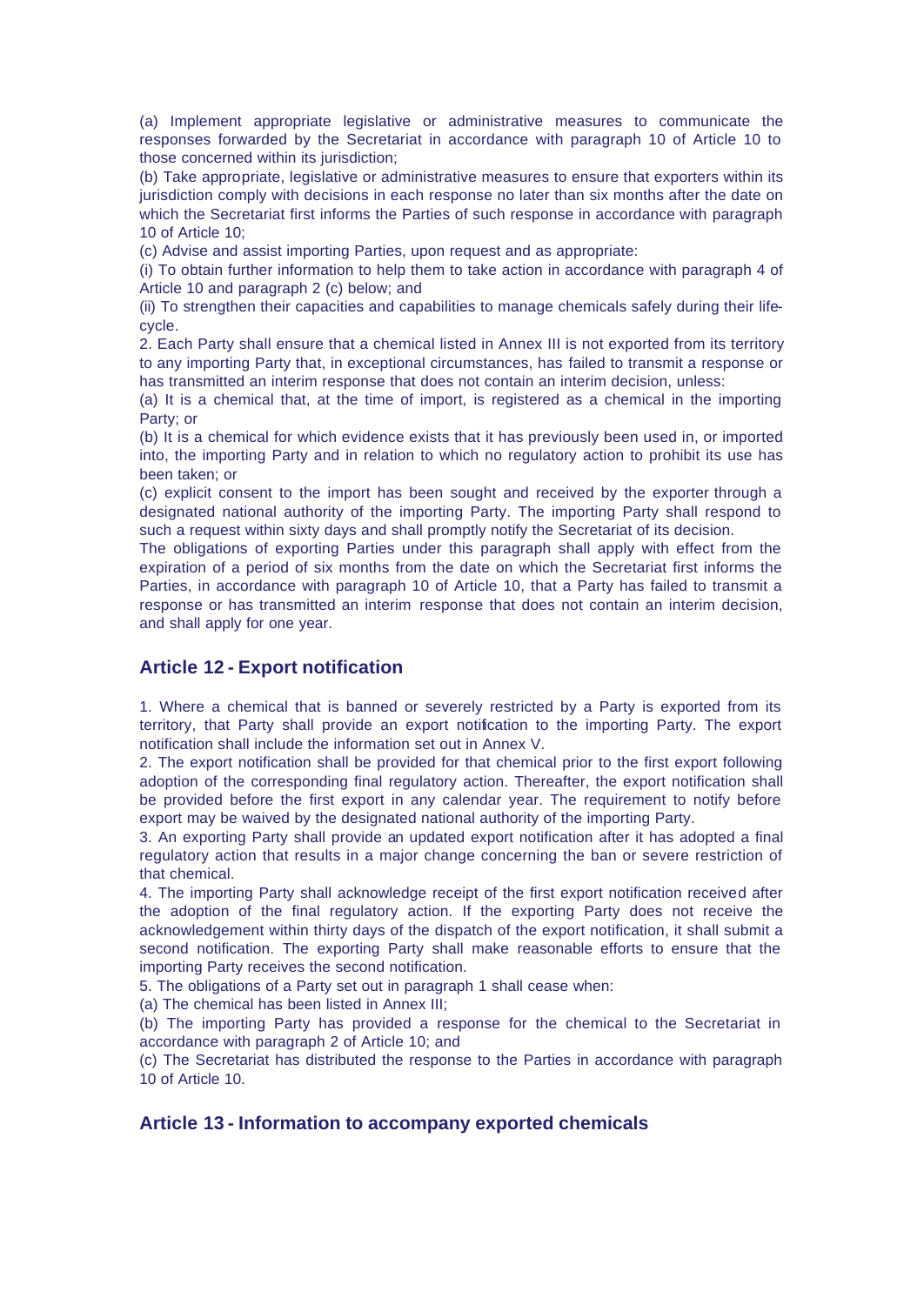1. The Conference of the Parties shall encourage the world Customs Organization to assign specific Harmonized System customs codes to the individual chemicals or groups of chemicals listed in Annex III, as appropriate.

Each Party shall require that, whenever a code has been assigned to such a chemical, the shipping document for that chemical bears the code when exported.

2. Without prejudice to any requirements of the importing Party, each Party shall require that both chemicals listed in Annex III and chemicals banned or severely restricted in its territory are, when exported, subject to labelling requirements that ensure adequate availability of information with regard to risks and/or hazards to human health or the environment, taking into account relevant international standards.

3. Without prejudice to any requirements of the importing Party, each Party may require that chemicals subject to environmental or health labelling requirements in its territory are, when exported, subject to labelling requirements that ensure adequate availability of information with regard to risks and/or hazards to human health or the environment, taking into account relevant international standards.

4. With respect to the chemicals referred to in paragraph 2 that are to be used for occupational purposes, each exporting Party shall require that a safety data sheet that follows an internationally recognized format, setting out the most up-to-date information available, is sent to each importer.

5. The information on the label and on the safety data sheet should, as far as practicable, be given in one or more of the official languages of the importing Party.

#### **Article 14 - Information exchange**

1. Each Party shall, as appropriate and in accordance with the objective of this Convention, facilitate.

(a) The exchange of scientific, technical, economic and legal information concerning the chemicals within the scope of this Convention, including toxicological, ecotoxicological and safety information;

(b) The provision of publicly available information on domestic regulatory actions relevant to the objectives of this Convention; and

(c) The provision of information to other Parties, directly or through the Secretariat, on domestic regulatory actions that substantially restrict one or more uses of the chemical, as appropriate.

2. Parties that exchange information pursuant to this Convention shall protect any confidential information as mutually agreed.

3. The following information shall not be regarded as confidential for the purposes of this **Convention** 

(a) The information referred to in Annexes I and IV, submitted pursuant to Articles 5 and 6 respectively;

(b) The information contained in the safety data sheet referred to in paragraph 4 of Article 13; (c) The expiry date of the chemical;

(d) Information on precautionary measures, including hazard classification, the nature of the risk and the relevant safety advice; and

(e) The summary results of the toxicological and ecotoxicological tests.

4. The production date of the chemical shall generally not be considered confidential for the purposes of this Convention.

5. Any Party requiring information on transit movements through its territory of chemicals listed in Annex III may report its need to the Secretariat, which shall inform all Parties accordingly.

#### **Article 15 - Implementation of the Convention**

1. Each Party shall take such measures as may be necessary to establish and strengthen its national infrastructures and institutions for the effective implementation of this Convention. These measures may include, as required, the adoption or amendment of national legislative or administrative measures and may also include: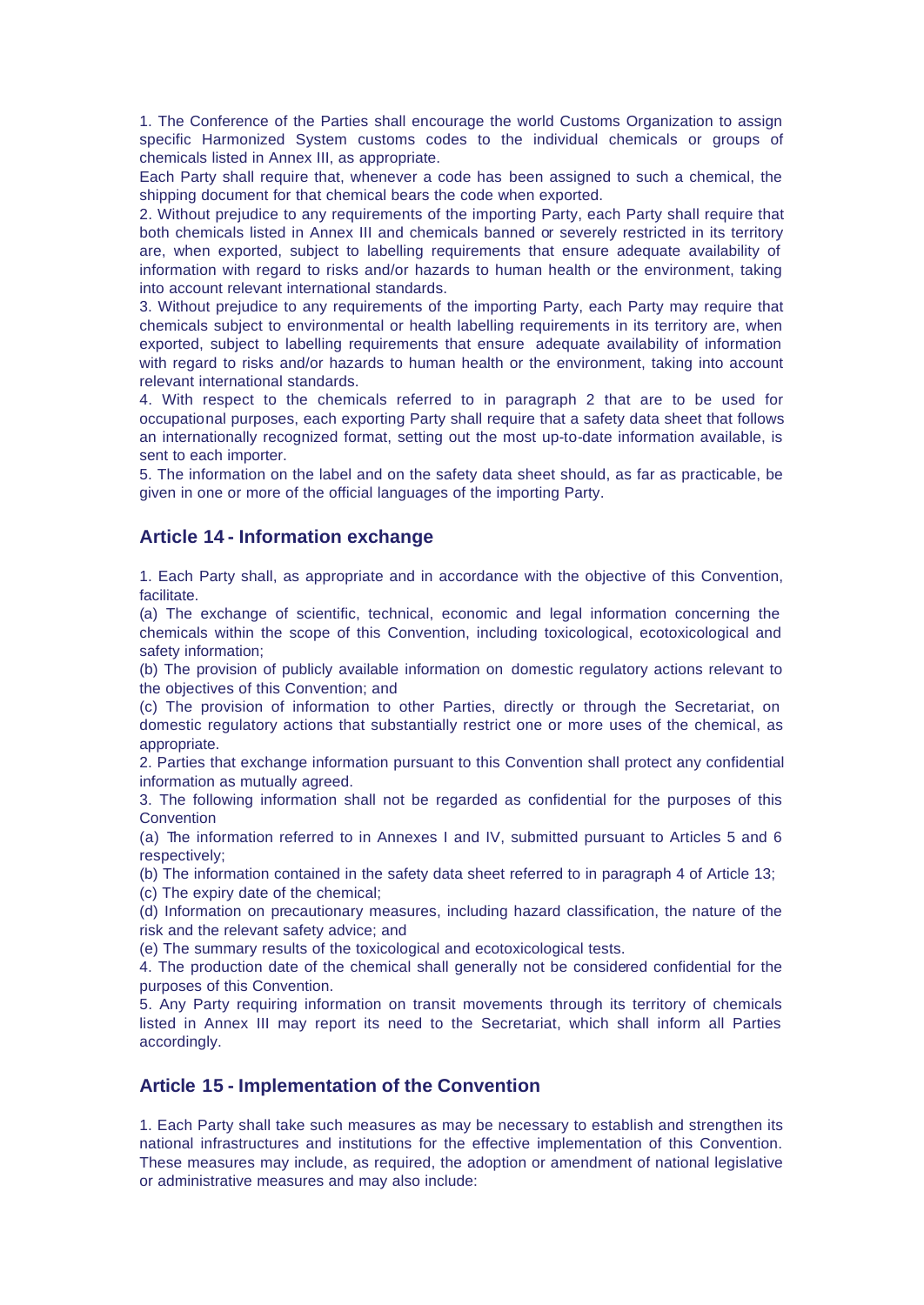(a) The establishment of national registers and databases including safety information for chemicals;

(b) The encouragement of initiatives by industry to promote chemical safety; and

(c) The promotion of voluntary agreements, taking into consideration the provisions of Article 16

2. Each Party shall ensure, to the extent practicable, that the public has appropriate access to information on chemical handling and accident management and on alternatives that are safer for human health or the environment than the chemicals listed in Annex III.

3. The Parties agree to cooperate, directly or, where appropriate, through competent international organizations, in the implementation of this Convention at the subregional, regional and global levels.

4. Nothing in this Convention shall be interpreted as restricting the right of the Parties to take action that is more stringently protective of human health and the environment than that called for in this Convention, provided that such action is consistent with the provisions of this Convention and is in accordance with international law.

#### **Article 16 - Technical assistance**

The Parties shall, taking into account in particular the needs of developing countries and countries with economies in transition, cooperate in promoting technical assistance for the development of the infrastructure and the capacity necessary to manage chemicals to enable implementation of this Convention. Parties with more advanced programmes for regulating chemicals should provide technical assistance, including training, to other Parties in developing their infrastructure and capacity to manage chemicals throughout their life-cycle.

#### **Article 17 - Non-Compliance**

The Conference of the Parties shall, as soon as practicable, develop and approve procedures and institutional mechanisms for determining non-compliance with the provisions of this Convention and for treatment of Parties found to be in non-compliance.

#### **Article 18 - Conference of the Parties**

1. A Conference of the Parties is hereby established.

2. The first meeting of the Conference of the Parties shall be convened by the Executive Director of UNEP and the Director-General of FAO, acting jointly, no later than one year after the entry into force of this Convention. Thereafter, ordinary meetings of the Conference of the Parties shall be held at regular intervals to be determined by the Conference.

3. Extraordinary meetings of the Conference of the Parties shall be held at such other times as may be deemed necessary by the Conference, or at the written request of any Party provided that it is supported by at least one third of the Parties.

4. The Conference of the Parties shall by consensus agree upon and adopt at its first meeting rules of procedure and financial rules for itself and any subsidiary bodies, as well as financial provisions governing the functioning of the Secretariat.

5. The Conference of the Parties shall keep under continuous review and evaluation the implementation of this Convention. It shall perform the functions assigned to it by the Convention and, to this end, shall:

(a) Establish, further to the requirements of paragraph 6 below, such subsidiary bodies as it considers necessary for the implementation of the Convention;

(b) Cooperate, where appropriate, with competent international organizations and intergovernmental and non-governmental bodies; and

(c) Consider and undertake any additional action that may be required for the achievement of the objectives of the Convention.

6. The Conference of the Parties shall, at its first meeting, establish a subsidiary body, to be called the Chemical Review Committee, for the purposes of performing the functions assigned to that Committee by this Convention. In this regard: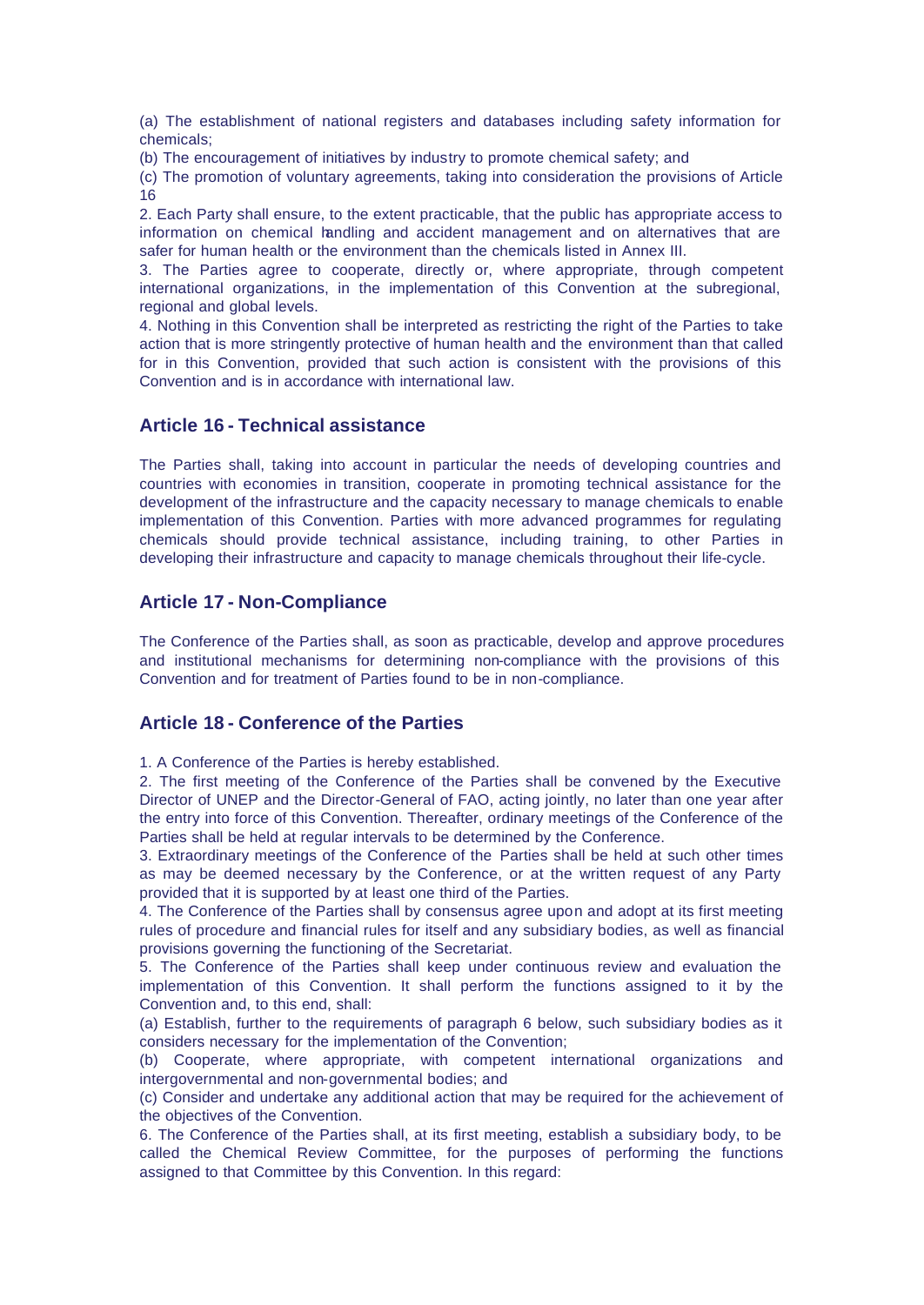(a) The members of the Chemical Review Committee shall be appointed by the Conference of the Parties. Membership of the Committee shall consist of a limited number of governmentdesignated experts in chemicals management. The members of the Committee shall be appointed on the basis of equitable geographical distribution, including ensuring a balance between developed and developing Parties;

(b) The Conference of the Parties shall decide on the terms of reference, organization and operation of the Committee;

(c) The Committee shall make every effort to make its recommendations by consensus. If all efforts at consensus have been exhausted, and no consensus reached, such recommendation shall as a last resort be adopted by a two-thirds majority vote of the members present and voting.

7. The United Nations, its specialized agencies and the International Atomic Energy Agency, as well as any State not Party to this Convention, may be represented at meetings of the Conference of the Parties as observers. Any body or agency, whether national or international, governmental or non-governmental, qualified in matters covered by the Convention, and which has informed the Secretariat of its wish to be represented at a meeting of the Conference of the Parties as an observer may be admitted unless at least one third of the Parties present object. The admission and participation of observers shall be subject to the rules of procedure adopted by the Conference of the Parties.

#### **Article 19 - Secretariat**

1. A Secretariat is hereby established.

2. The functions of the Secretariat shall be:

(a) To make arrangements for meetings of the Conference of the Parties and its subsidiary bodies and to provide them with services as required;

(b) To facilitate assistance to the Parties, particularly developing Parties and Parties with economies in transition, on request, in the implementation of this Convention;

(c) To ensure the necessary coordination with the secretariats of other relevant international bodies;

(d) To enter, under the overall guidance of the Conference of the Parties, into such administrative and contractual arrangements as may be required for the effective discharge of its functions; and

(e) To perform the other secretariat functions specified in this Convention and such other functions as may be determined by the Conference of the Parties.

3. The secretariat functions for this Convention shall be performed jointly by the Executive Director of UNEP and the Director-General of FAO, subject to such arrangements as shall be agreed between them and approved by the Conference of the Parties.

4. The Conference of the Parties may decide, by a three-fourths majority of the Parties present and voting, to entrust the secretariat functions to one or more other competent international organizations, should it find that the Secretariat is not functioning as intended.

#### **Article 20 - Settlement of disputes**

1. Parties shall settle any dispute between them concerning the interpretation or application of this Convention through negotiation or other peaceful means of their own choice.

2. When ratifying, accepting, approving or acceding to this Convention, or at any time thereafter, a Party that is not a regional economic integration organization may declare in a written instrument submitted to the Depositary that, with respect to any dispute concerning the interpretation or application of the Convention, it recognizes one or both of the following means of dispute settlement as compulsory in relation to any Party accepting the same obligation:

(a) Arbitration in accordance with procedures to be adopted by the Conference of the Parties in an annex as soon as practicable; and

(b) Submission of the dispute to the International Court of Justice.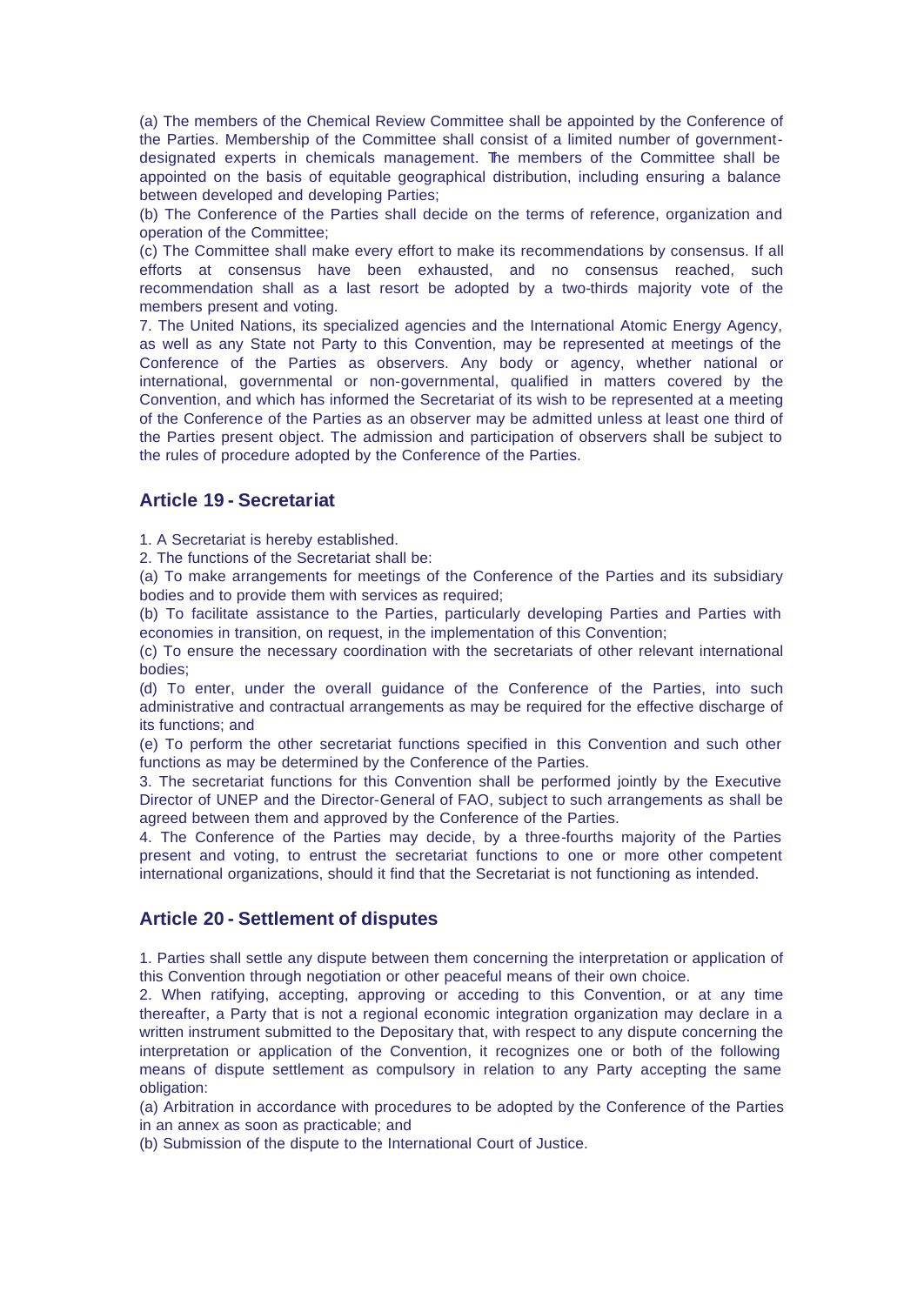3. A Party that is a regional economic integration organization may make a declaration with like effect in relation to arbitration in accordance with the procedure referred to in paragraph 2 (a).

4. A declaration made pursuant to paragraph 2 shall remain in force until it expires in accordance with its terms or until three months after written notice of its revocation has been deposited with the Depositary.

5. The expiry of a declaration, a notice of revocation or a new declaration shall not in any way affect proceedings pending before an arbitral tribunal or the International Court of Justice unless the parties to the dispute otherwise agree.

6. If the parties to a dispute have not accepted the same or any procedure pursuant to paragraph 2, and if they have not been able to settle their dispute within twelve months following notification by one party to another that a dispute exists between them, the dispute shall be submitted to a conciliation commission at the request of any party to the dispute. The conciliation commission shall render a report with recommendations Additional procedures relating to the conciliation commission shall be included in an annex to be adopted by the Conference of the Parties no later than the second meeting of the Conference.

#### **Article 21 - Amendments to the Convention**

1. Amendments to this Convention may be proposed by any Party.

2. Amendments to this Convention shall be adopted at a meeting of the Conference of the Parties. The text of any proposed amendment shall be communicated to the Parties by the Secretariat at least six months before the meeting at which it is proposed for adoption. The Secretariat shall also communicate the proposed amendment to the signatories to this Convention and, for information, to the Depositary.

3. The Parties shall make every effort to reach agreement on any proposed amendment to this Convention by consensus. If all efforts at consensus have been exhausted, and no agreement reached, the amendment shall as a last resort be adopted by a three-fourths majority vote of the Parties present and voting at the meeting.

4. The amendment shall be communicated by the Depositary to all Parties for ratification, acceptance or approval.

5. Ratification, acceptance or approval of an amendment shall be notified to the Depositary in writing. An amendment adopted in accordance with paragraph 3 shall enter into force for the Parties having accepted it on the ninetieth day after the date of deposit of instruments of ratification, acceptance or approval by at least three fourths of the Parties. Thereafter, the amendment shall enter into force for any other Party on the ninetieth day after the date on which that Party deposits its instrument of ratification, acceptance or approval of the amendment.

#### **Article 22 - Adoption and amendment of annexes**

1. Annexes to this Convention shall form an integral part thereof and, unless expressly provided otherwise, a reference to this Convention constitutes at the same time a reference to any annexes thereto.

2. Annexes shall be restricted to procedural, scientific, technical or administrative matters.

3. The following procedure shall apply to the proposal, adoption and entry into force of additional annexes to this Convention:

(a) Additional annexes shall be proposed and adopted according to the procedure laid down in paragraphs 1, 2 and 3 of Article 21;

(b) Any Party that is unable to accept an additional annex shall so notify the Depositary, in writing, within one year from the date of communication of the adoption of the additional annex by the Depositary. The Depositary shall without delay notify all Parties of any such notification received. A Party may at any time withdraw a previous notification of nonacceptance in respect of an additional annex and the annex shall thereupon enter into force for that Party subject to subparagraph (c) below; and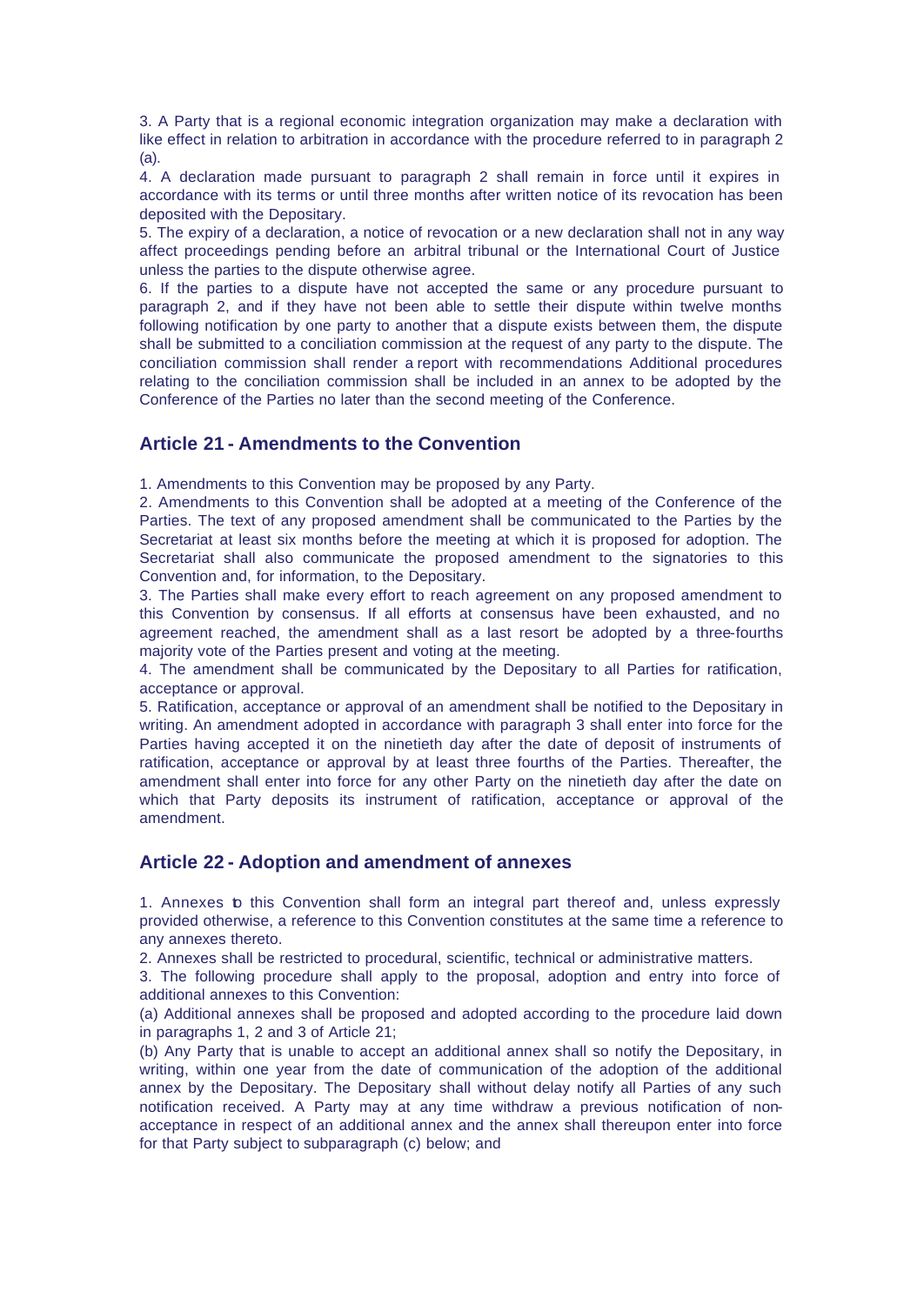(c) On the expiry of one year from the date of the communication by the Depositary of the adoption of an additional annex, the annex shall enter into force for all Parties that have not submitted a notification in accordance with the provisions of subparagraph (b) above.

4. Except in the case of Annex III, the proposal, adoption and entry into force of amendments to annexes to this Convention shall be subject to the same procedures as for the proposal, adoption and entry into force of additional annexes to the Convention.

5. The following procedure shall apply to the proposal, adoption and entry into force of amendments to Annex III:

(a) Amendments to Annex III shall be proposed and adopted according to the procedure laid down in Articles 5 to 9 and paragraph 2 of Article 21;

(b) The Conference of the Parties shall take its decisions on adoption by consensus;

(c) A decision to amend Annex III shall forthwith be communicated to the Parties by the Depositary. The amendment shall enter into force for all Parties on a date to be specified in the decision.

6. If an additional annex or an amendment to an annex is related to an amendment to this Convention, the additional annex or amendment shall not enter into force until such time as the amendment to the Convention enters into force.

#### **Article 23 - Voting**

1. Each Party to this Convention shall have one vote, except as provided for in paragraph 2 below.

2. A regional economic integration organization, on matters within its competence, shall exercise its right to vote with a number of votes equal to the number of its member States that are parties to this Convention. Such an organization shall not exercise its right to vote if any of its member States exercises its right to vote, and vice versa.

3. For the purposes of this Convention, "Parties present and voting" means Parties present and casting an affirmative or negative vote.

#### **Article 24 - Signature**

This Convention shall be open for signature at Rotterdam by all States and regional economic integration organizations on the 11th day of September 1998, and at United Nations Headquarters in New York from 12 September 1998 to 10 September 1999.

#### **Article 25 - Ratification, acceptance, approval or accession**

1. This Convention shall be subject to ratification, acceptance or approval by States and by regional economic integration organizations. It shall be open for accession by States and by regional economic integration organizations from the day after the date on which the Convention is closed for signature. Instruments of ratification, acceptance, approval or accession shall be deposited with the Depositary.

2. Any regional economic integration organization that becomes a Party to this Convention without any of its member States being a Party shall be bound by all the obligations under the Convention. In the case of such organizations, one or more of whose member States is a Party to this Convention, the organization and its member States shall decide on their respective responsibilities for the performance of their obligations under the Convention. In such cases, the organization and the member States shall not be entitled to exercise rights under the Convention concurrently.

3. In its instrument of ratification, acceptance, approval or accession, a regional economic integration organization shall declare the extent of its competence in respect of the matters governed by this Convention. Any such organization shall also inform the Depositary, who shall in turn inform the Parties, of any relevant modification in the extent of its competence.

#### **Article 26 - Entry into force**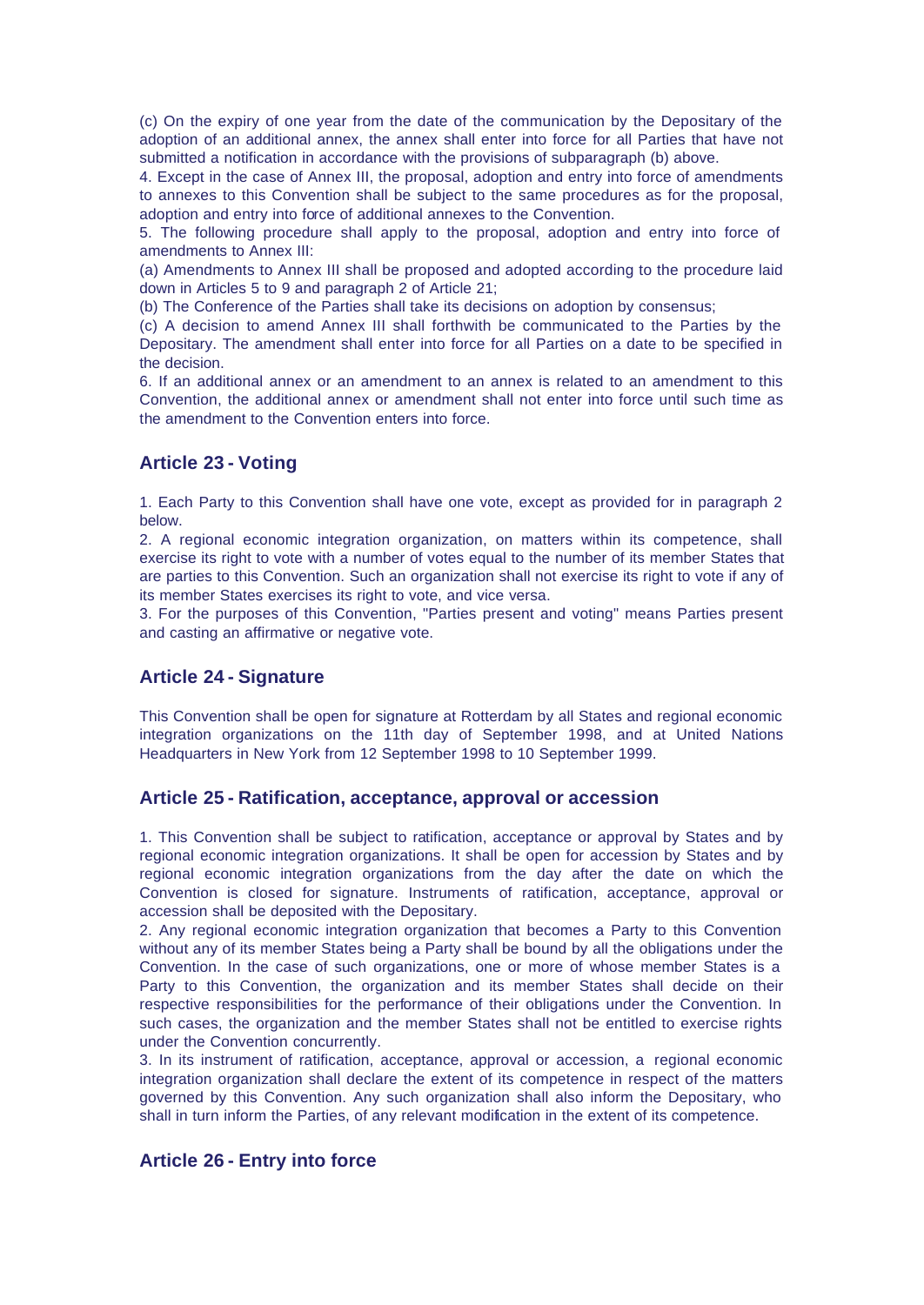1. This Convention shall enter into force on the ninetieth day after the date of deposit of the fiftieth instrument of ratification, acceptance, approval or accession.

2. For each State or regional economic integration organization that ratifies, accepts or approves this Convention or accedes thereto after the deposit of the fiftieth instrument of ratification, acceptance, approval or accession, the Convention shall enter into force on the ninetieth day after the date of deposit by such State or regional economic integration organization of its instrument of ratification, acceptance, approval or accession.

3. For the purpose of paragraphs 1 and 2, any instrument deposited by a regional economic integration organization shall not be counted as additional to those deposited by member States of that organization.

#### **Article 27 - Reservations**

No reservations may be made to this Convention.

#### **Article 28 - withdrawal**

1. At any time after three years from the date on which this Convention has entered into force for a Party, that Party may withdraw from the Convention by giving written notification to the Depositary.

2. Any such withdrawal shall take effect upon expiry of one year from the date of receipt by the Depositary of the notification of withdrawal, or on such later date as may be specified in the notification of withdrawal.

#### **Article 29 - Depositary**

The Secretary-General of the United Nations shall be the Depositary of this Convention.

#### **Article 30 - Authentic texts**

The original of this Convention, of which the Arabic, Chinese, English, French, Russian and Spanish texts are equally authentic, shall be deposited with the Secretary-General of the United Nations.

IN WITNESS WHEREOF the undersigned, being duly authorized to that effect, have signed this Convention.

Done at Rotterdam on this tenth day of September, one thousand nine hundred and ninetyeight.

## **Annex I - Information Requirements for Notifications made to Article 5**

Notifications shall include:

1. Properties, identification and uses

(a) Common name;

(b) Chemical name according to an internationally recognized nomenclature (for example, International Union of Pure and Applied Chemistry (IUPAC)), where such nomenclature exists;

(c) Trade names and names of preparations;

(d) Code numbers- Chemicals Abstract Service (CAS) number, Harmonized System customs code and other numbers;

(e) Information on hazard classification, where the chemical is subject to classification requirements;

(f) use or uses of the chemical;

(g) Physico-chemical, toxicological and ecotoxicological properties.

2. Final regulatory action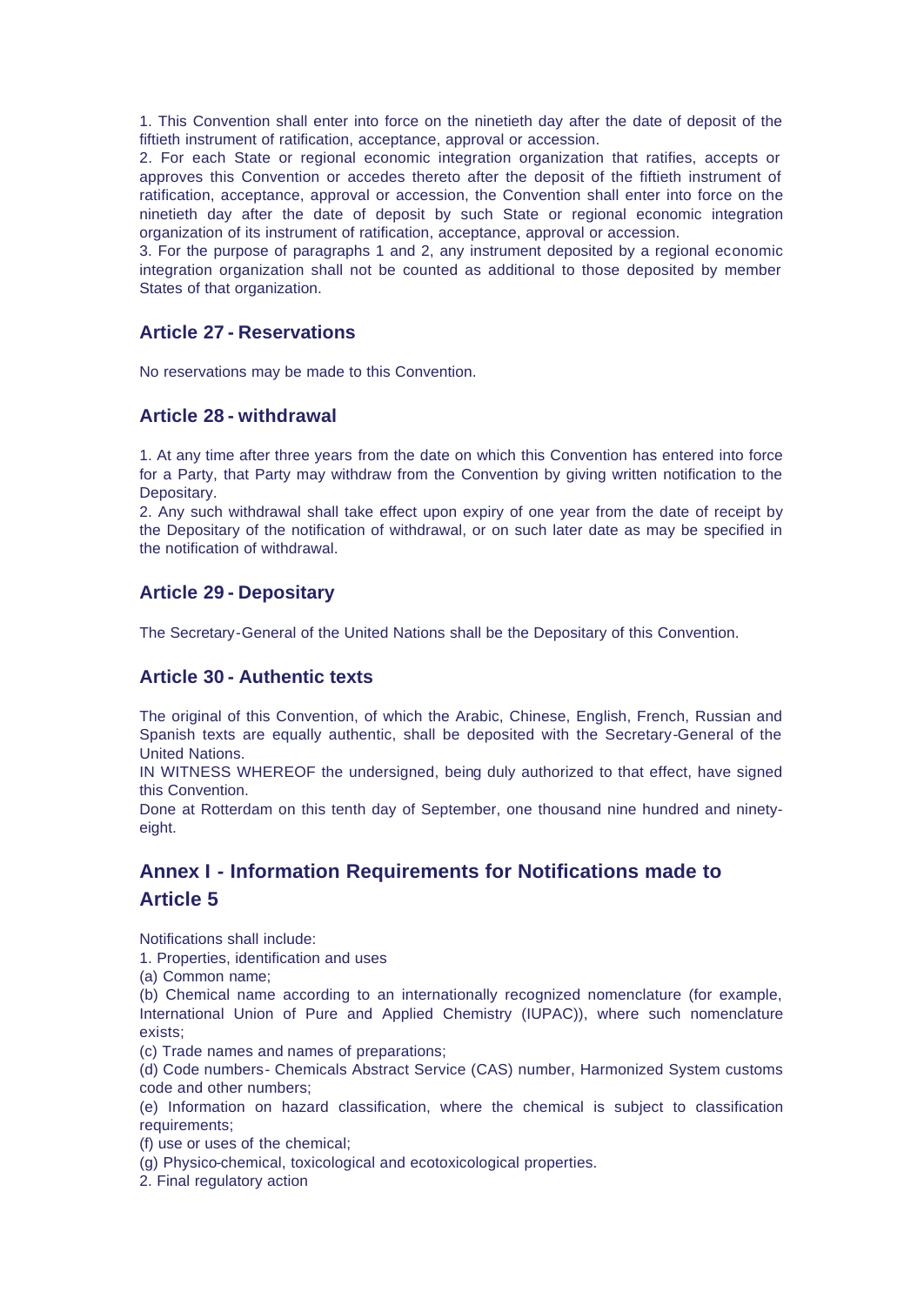(a) Information specific to the final regulatory action:

(i) Summary of the final regulatory action;

(ii) Reference to the regulatory action;

(iii) Date of entry into force of the final regulatory action;

(iv) Indication of whether the final regulatory action was taken on the basis of a risk or hazard evaluation and, if so, information on such evaluation, covering a reference to the relevant documentation;

(v) Reasons for the final regulatory action relevant to human health, including the health of consumers and workers, or the environment;

(vi) Summary of the hazards and risks presented by the chemical to human health, including the health of consumers and workers, or the environment and the expected effect of the final regulatory action.

(b) Category or categories where the final regulatory action has been taken, and for each category :

(i) Use or uses prohibited by the final regulatory action;

(ii) Use or uses that remain allowed;

(iii) Estimation, where available, of quantities of the chemical produced, imported, exported and used.

(c) An indication, to the extent possible, of the likely relevance of regulatory action to other States and regions;

(d) other relevant information that may cover:

(i) Assessment of socio-economic effects of the final regulatory action;

(ii) Information on alternatives and their relative risks, where available, such as:

- Integrated pest management strategies;

- Industrial practices and processes, including cleaner technology.

## **Annex II - Criteria for Listing Banned or Severely Restricted Chemicals in Annex III**

In reviewing the notifications forwarded by the Secretariat pursuant to paragraph 5 of Article 5, the Chemical Review Committee shall:

(a) Confirm that the final regulatory action has been taken in order to protect human health or the environment;

(b) Establish that the final regulatory action has been taken as a consequence of a risk evaluation. This evaluation shall be based on a review of scientific data in the context of the conditions prevailing in the Party in question. For this purpose, the documentation provided shall demonstrate that:

(i) Data have been generated according to scientifically recognized methods;

(ii) Data reviews have been performed and documented according to generally recognized scientific principles and procedures;

(iii) The final regulatory action was based on a risk evaluation involving prevailing conditions within the Party taking the action;

(c) Consider whether the final regulatory action provides a sufficiently broad basis to merit listing of the chemical in Annex III, by taking into account:

(i) Whether the final regulatory action led, or would be expected to lead, to a significant decrease in the quantity of the chemical used or the number of its uses;

(ii) Whether the final regulatory action led to an actual reduction of risk or would be expected to result in a significant reduction of risk for human health or the environment of the Party that submitted the notification;

(iii) Whether the considerations that led to the final regulatory action being taken are applicable only in a limited geographical area or in other limited circumstances;

(iv) Whether there is evidence of ongoing international trade in the chemical.

(d) Take into account that intentional misuse is not in itself an adequate reason to list a chemical in Annex III.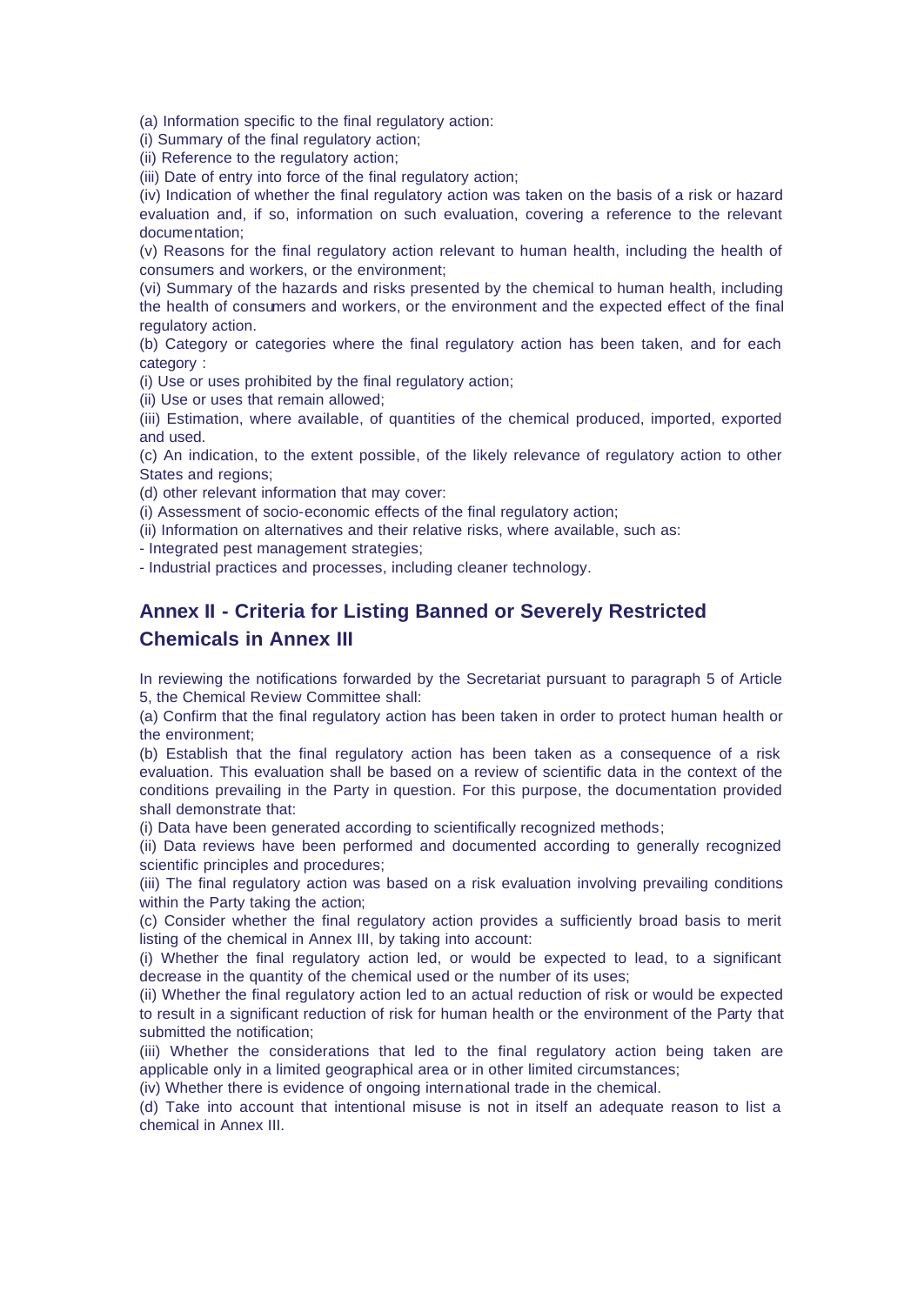# **Annex III - Chemicals subject to the prior informed consent procedure**

| Chemical                                                                                                                                         |                  |
|--------------------------------------------------------------------------------------------------------------------------------------------------|------------------|
| Relevant CAS number(s)                                                                                                                           | Category         |
| $2,4,5$ -T                                                                                                                                       |                  |
| 93-76-5                                                                                                                                          | Pesticide        |
| Aldrin                                                                                                                                           |                  |
| 309-00-2                                                                                                                                         | Pesticide        |
| Captafol                                                                                                                                         |                  |
| 2425-06-1                                                                                                                                        | Pesticide        |
| Chlordane                                                                                                                                        |                  |
| 57-74-9                                                                                                                                          | Pesticide        |
| Chlordimeform                                                                                                                                    |                  |
| 6164-98-3                                                                                                                                        | Pesticide        |
| Chlorobenzilate                                                                                                                                  |                  |
| $510 - 15 - 6$                                                                                                                                   | Pesticide        |
| DDT                                                                                                                                              |                  |
| $50 - 29 - 3$                                                                                                                                    | Pesticide        |
| <b>Dieldrin</b>                                                                                                                                  |                  |
| $60 - 57 - 1$                                                                                                                                    | Pesticide        |
| Dinoseb and dinoseb salts                                                                                                                        |                  |
| 88-85-7                                                                                                                                          | Pesticide        |
| 1,2-dibromoethane (EDB)                                                                                                                          |                  |
| 106-93-4                                                                                                                                         | Pesticide        |
| Fluoroacetamide                                                                                                                                  |                  |
| 640-19-7                                                                                                                                         | Pesticide        |
| <b>HCH</b> (mixed isomers)                                                                                                                       |                  |
| 608-73-1                                                                                                                                         | Pesticide        |
| Heptachlor                                                                                                                                       |                  |
| 76-44-8                                                                                                                                          | <b>Pesticide</b> |
| Hexachlorobenzene                                                                                                                                |                  |
| 118-74-1                                                                                                                                         | <b>Pesticide</b> |
| Lindane                                                                                                                                          |                  |
| 58-89-9                                                                                                                                          | Pesticide        |
| Mercury compounds, including<br>inorganic mercury compounds,<br>alkyl mercury compounds<br>and<br>alkyloxyalkyl and aryl<br>mercury<br>compounds |                  |
|                                                                                                                                                  | Pesticide        |
| Pentachlorophenol                                                                                                                                |                  |
| 87-86-5                                                                                                                                          | <b>Pesticide</b> |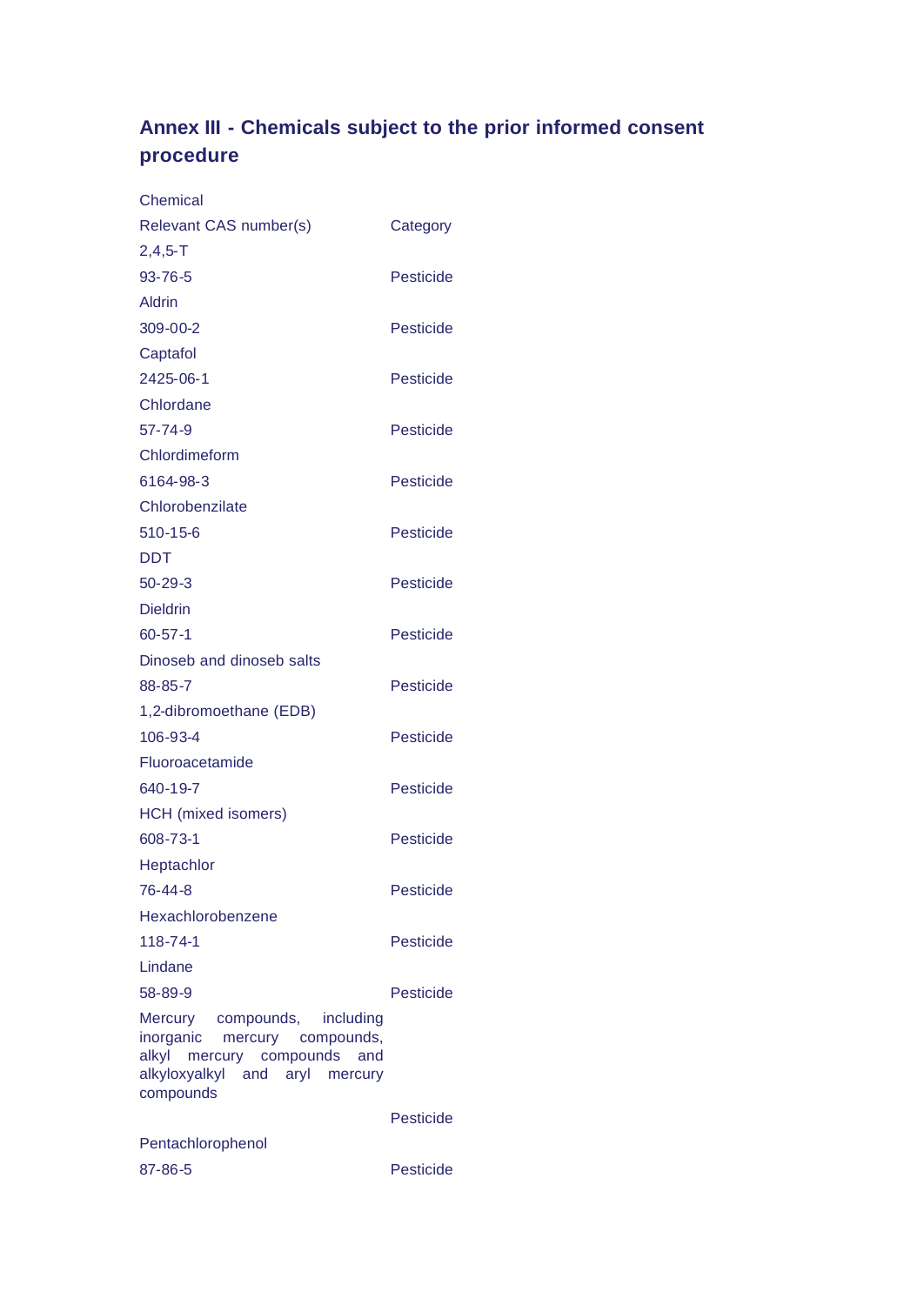| Monocrotophos (Soluble liquid<br>formulations of the substance that<br>exceed 600 g active ingredient/l)                                                                                                                               |                                          |
|----------------------------------------------------------------------------------------------------------------------------------------------------------------------------------------------------------------------------------------|------------------------------------------|
| 6923-22-4                                                                                                                                                                                                                              | Severely hazardous pesticide formulation |
| Methamidophos (Soluble<br>liquid<br>formulations of the substance that<br>exceed 600 g active ingredient/l)                                                                                                                            |                                          |
| 10265-92-6                                                                                                                                                                                                                             | Severely hazardous pesticide formulation |
| Phosphamidon (Soluble liquid<br>formulations of the substance that<br>exceed 1000 g active ingredient/l)                                                                                                                               |                                          |
| 13171-21-<br>6 (mixture, (E)&(Z) isomers) 23783-<br>98-4 ((Z)-isomer) 297-99-4 ((E)-<br>isomer)                                                                                                                                        | Severely hazardous pesticide formulation |
| Methyl-parathion (emulsifiable<br>concentrates (EC) with<br>19.5%.<br>40%, 50%, 60% active ingredient<br>and dusts containing 1.5%, 2% and<br>3% active ingredient)                                                                    |                                          |
| 298-00-0                                                                                                                                                                                                                               | Severely hazardous pesticide formulation |
| (all formulations<br>Parathion<br>aerosols, dustable powder (DP),<br>emulsifiable concentrate<br>(EC),<br>granules (GR)<br>and<br>wettable<br>powders (WP) - of this substance<br>included, except capsule<br>are<br>suspensions (CS)) |                                          |
| $56 - 38 - 2$                                                                                                                                                                                                                          | Severely hazardous pesticide formulation |
| Crocidolite                                                                                                                                                                                                                            |                                          |
| 12001-28-4                                                                                                                                                                                                                             | Industrial                               |
| Polybrominated biphenyls (PBB)                                                                                                                                                                                                         |                                          |
| 36355-01-8(hexa-) 27858-07-<br>7 (octa-) 13654-09-6 (deca-)                                                                                                                                                                            | Industrial                               |
| Polychlorinated biphenyls (PCB)                                                                                                                                                                                                        |                                          |
| 1336-36-3                                                                                                                                                                                                                              | Industrial                               |
| Polychlorinated terphenyls (PCT)                                                                                                                                                                                                       |                                          |
| 61788-33-8                                                                                                                                                                                                                             | Industrial                               |
| Tris (2,3-dibromopropyl) phosphate                                                                                                                                                                                                     |                                          |
| 126-72-7                                                                                                                                                                                                                               | Industrial                               |

## **Annex IV - Information and Criteria for listing severely Hazardous Pesticide Formulations in Annex II**

### **Part 1. - Documentation required from a proposing Party**

Proposals submitted pursuant to paragraph 1 of Article 6 shall include adequate documentation containing the following information: (a) Name of the hazardous pesticide formulation;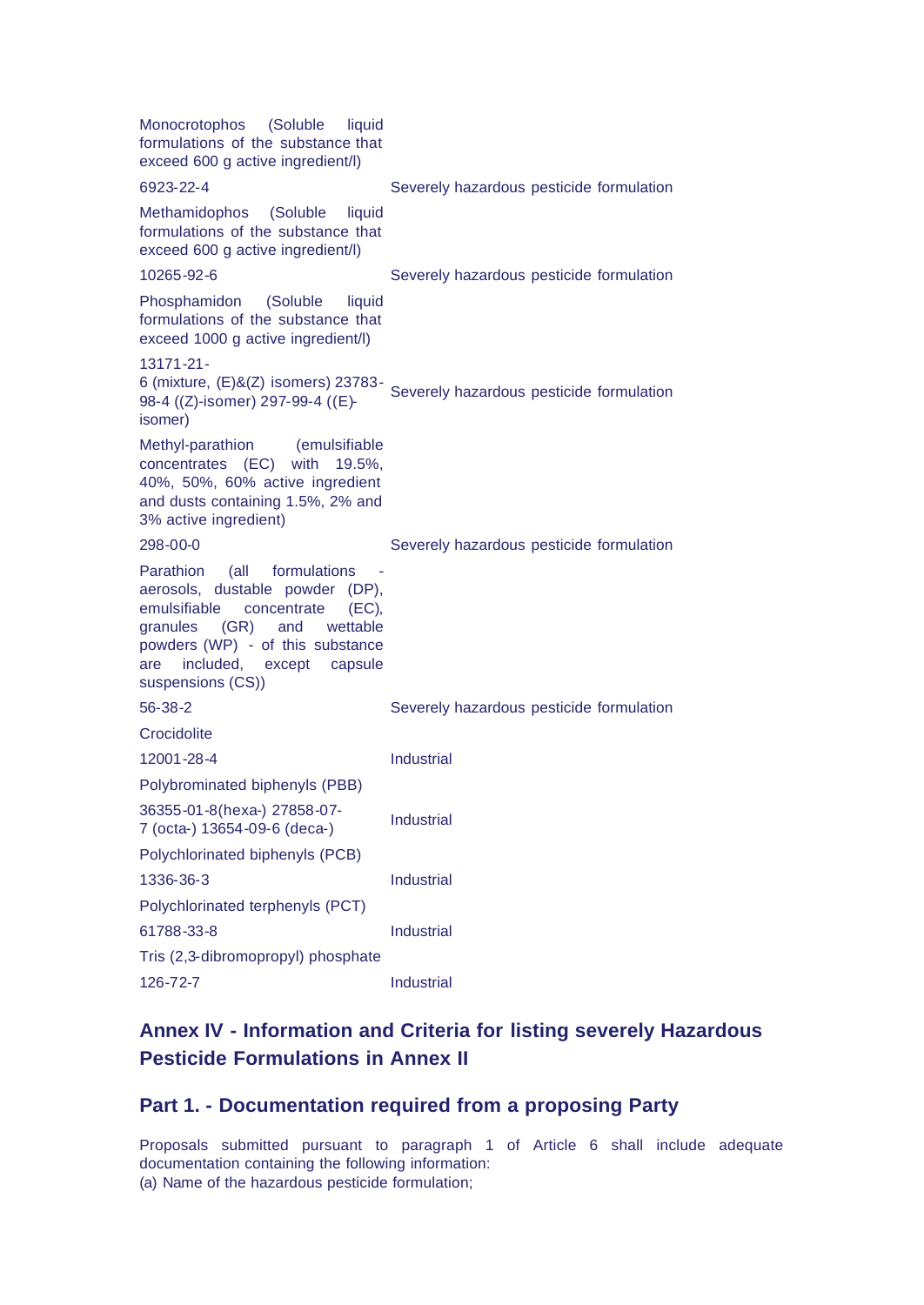(b) Name of the active ingredient or ingredients in the formulation;

(c) Relative amount of each active ingredient in the formulation;

(d) Type of formulation;

(e) Trade names and names of the producers, if available;

(f) Common and recognized patterns of use of the formulation within the proposingParty;

(g) A clear description of incidents related to the problem, including the adverse effects and the way in which the formulation was used;

(h) Any regulatory, administrative or other measure taken, or intended to be taken, by the proposing Party in response to such incidents.

### **Part 2. - Information to be collected by the Secretariat**

Pursuant to paragraph 3 of Article 6, the Secretariat shall collect relevant information relating to the formulation, including:

(a) The physico-chemical, toxicological and ecotoxicological properties of the formulation;

(b) The existence of handling or applicator restrictions in other States;

(c) Information on incidents related to the formulation in other States;

(d) Information submitted by other Parties, international organizations, non-governmental organizations or other relevant sources, whether national or international;

(e) Risk and/or hazard evaluations, where available;

(f) Indications, if available, of the extent of use of the formulation, such as the number of registrations or production or sales quantity;

(g) Other formulations of the pesticide in question, and incidents, if any, relating to these formulations;

(h) Alternative pest-control practices;

(i) Other information which the Chemical Review Committee may identify as relevant.

## **Part 3 - Criteria for listing severely hazardous pesticide formulations in Annex III**

In reviewing the proposals forwarded by the Secretariat pursuant to paragraph 5 of Article 6, the Chemical Review Committee shall take into account:

(a) The reliability of the evidence indicating that use of the formulation, in accordance with common or recognized practices within the proposing Party, resulted in the reported incidents;

(b) The relevance of such incidents to other States with similar climate, conditions and patterns of use of the formulation;

(c) The existence of handling or applicator restrictions involving technology or techniques that may not be reasonably or widely applied in States lacking the necessary infrastructure;

(d) The significance of reported effects in relation to the quantity of the formulation used;

(e) That intentional misuse is not in itself an adequate reason to list a formulation in Annex III.

#### **Annex V - Information Requirements for Export Notification**

1. Export notifications shall contain the following information:

(a) Name and address of the relevant designated national authorities of the exporting Party and the importing Party;

(b) Expected date of export to the importing Party;

(c) Name of the banned or severely restricted chemical and a summary of the information specified in Annex I that is to be provided to the secretariat in accordance with Article 5. Where more than one such chemical is included in a mixture or preparation, such information shall be provided for each chemical;

(d) A statement indicating, if known, the foreseen category of the chemical and its foreseen use within that category in the importing Party;

(e) Information on precautionary measures to reduce exposure to, and emission of, the chemical;